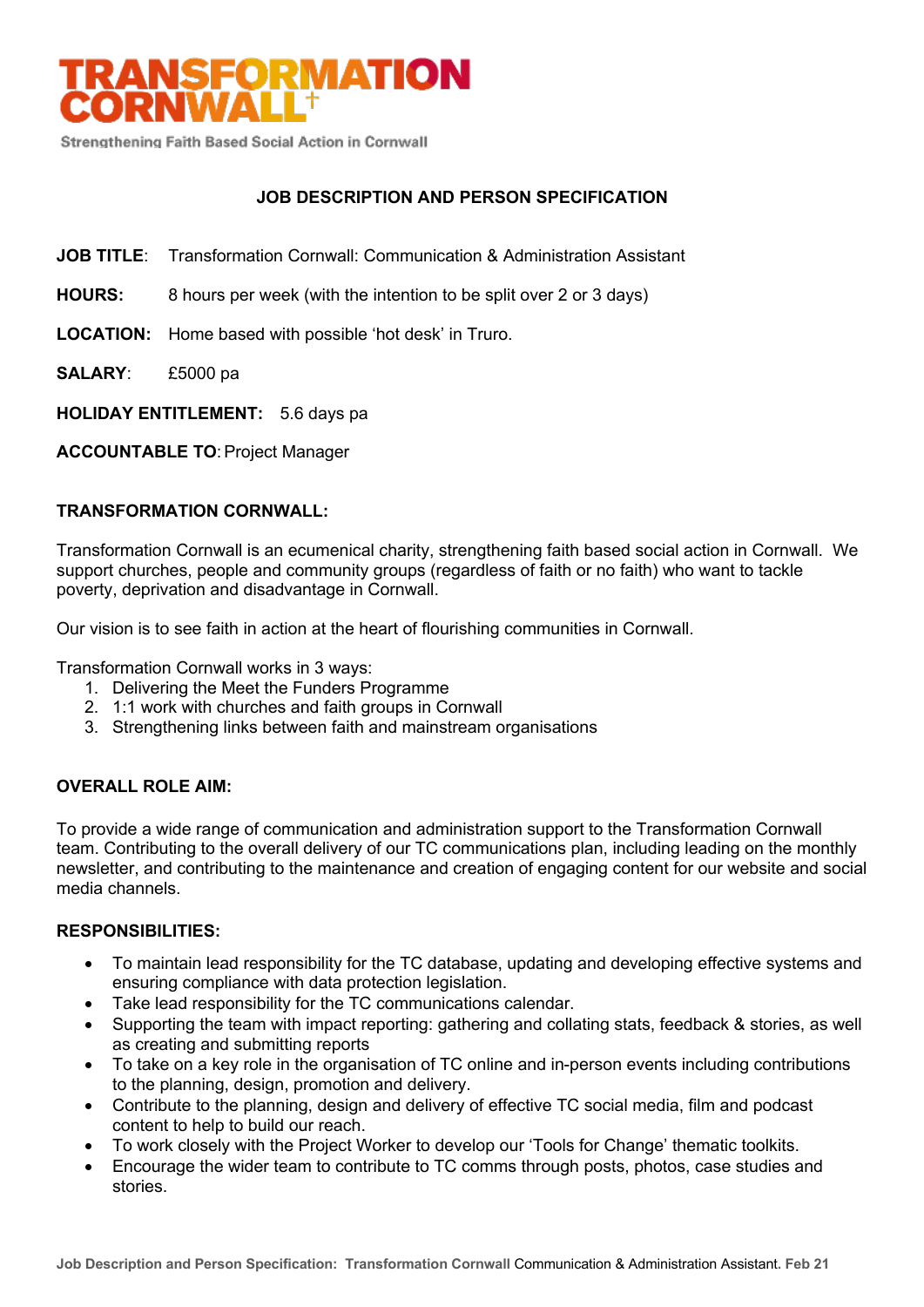# TRANSFORMATION ORNWA

Strengthening Faith Based Social Action in Cornwall

- Support the team to gather, signpost and share relevant information and knowledge with Transformation Cornwall members and community partners.
- Strengthening effective internal communications between the team, trustees and community partners.
- Regularly updating the TC website with relevant content and prompting other staff when updates are needed.
- Operating as part of the wider TC team, offering mutual support.
- Arranging venues and catering as necessary.
- Attendance at TC events may sometimes be required, alongside additional events related to the joint partnership of TC.
- To carry out other relevant duties, as required, under the direction of the TC Project Manager.